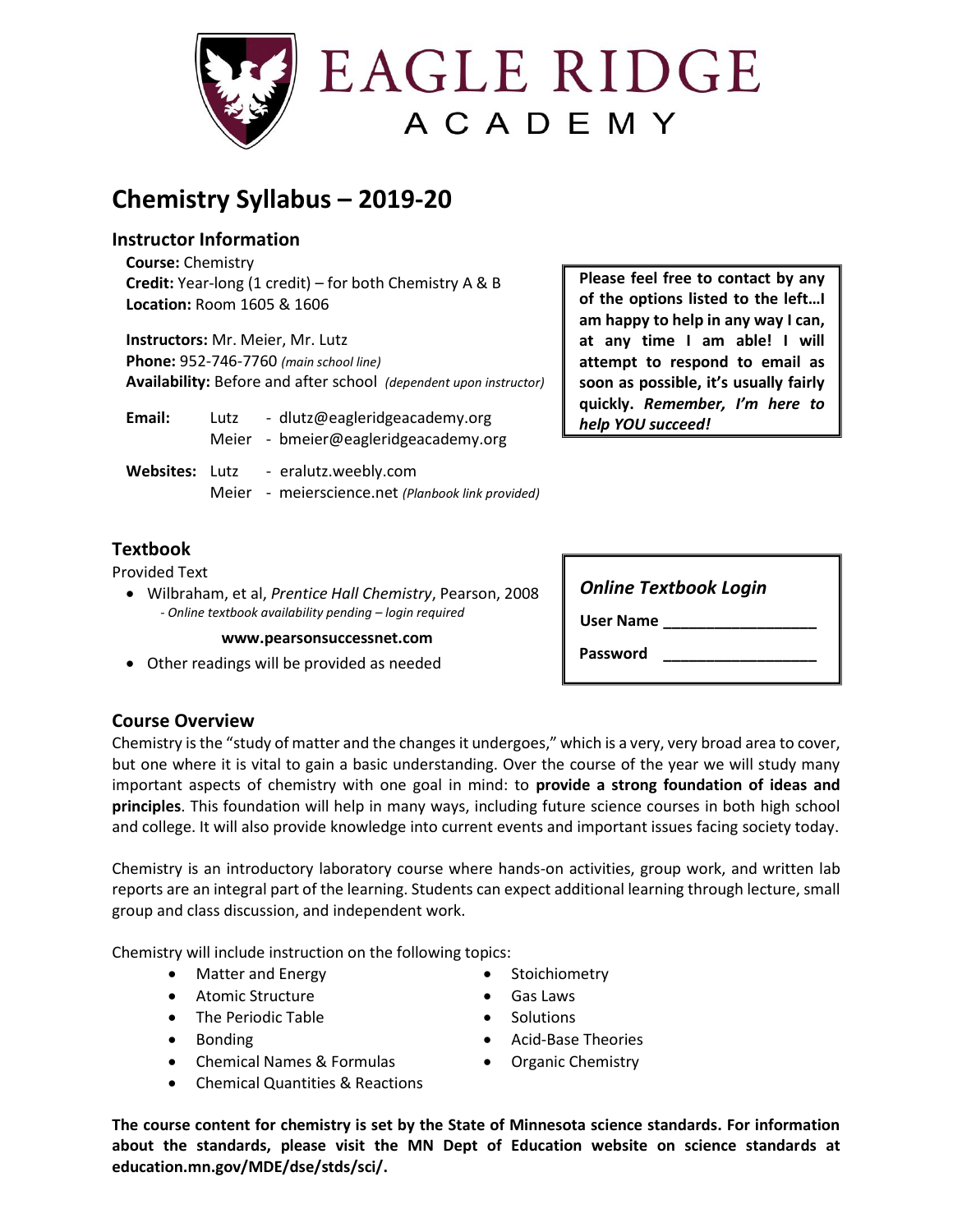#### **Required Materials**

- Three-ring binder of at least 1 ½" with Dividers *(for portfolio)*
- Loose-leaf paper and/or notebook *(for notes)*
- One NEW **quadrille-ruled composition notebook** *(for lab work)*
- Calculator *(minimum of scientific, can be graphing as used for math)* - *Phone calculators may be used for daily work, but a dedicated calculator is required for all exams*

# **Portfolio Organization and Expectations**

Three-ring binder will be divided into multiple sections for student work. Student work should remain in portfolios through the end of the year. *Portfolios may be checked throughout the school-year for credit.*

• Daily Questions

• Labs

• Notes & Study Resources

• Quizzes & Study Guides

• Homework & Assignments

# **General Class Expectations**

- Come to class prepared & on time *every day*
- In school uniform following the dress code as set in the Student Handbook
- Record all assigned work (including due dates) from designated location *(whiteboard, website, etc)*
- Follow laboratory safety rules and adhere to the Safety Contract
- All other expectations align with the Student Handbook and include:
	- Laptops may only be used for note taking
	- No food, drink, candy, or gum is allowed in the classroom *(plain water is okay on non-lab days)*

#### **Classroom Management**

- Discipline will be handled within the classroom as often as possible for minor disturbances
	- 1. The student will be asked to stop their behavior
	- 2. If the behavior does not change the student will be moved within the classroom
	- 3. The student will be removed from class and sent to an administrator
- Laboratory discipline will follow conditions outlined in the Science Safety Contract
- Additional discipline will follow the Student Handbook

#### **Attendance & Late Work**

- Tardy & Unexcused Absence follow expectations as set in the Student Handbook
- For Excused Absence, it is the *student's responsibility to obtain & complete missed work* - Homework is due as set in the Student Handbook
	- Exams must be made up within **one week**, scheduled on an individual basis
- *Late work is accepted for up to half credit until the content quiz or assessment* - *Work not completed and turned in by that point will be entered into the grade book as a zero*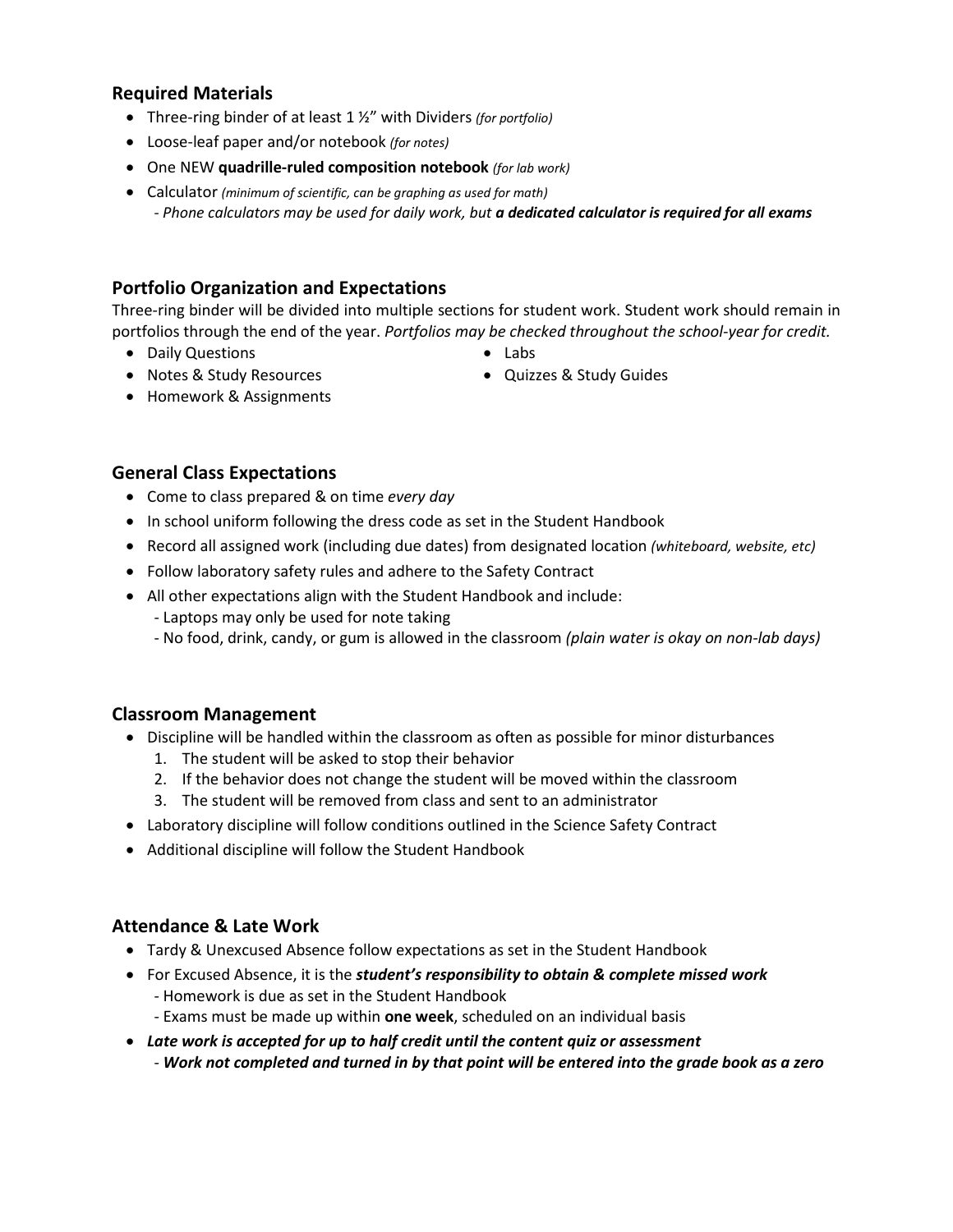#### **Test Access & Review**

Review of material from previous tests (both quizzes and assessments) can provide valuable opportunities for student self-reflection, questioning, and learning. It allows time to address topics where mastery of content was not met at the time of testing. For most tests, class time will not be provided for this review. Students will have the opportunity to review test material outside of class time to better direct their focus to their specific needs.

- Test questions and answer sheets will not be returned to students in class
- Instructor will keep major tests and corrected student answers through the end of the school year
- *Tests will be available for review only after ALL students have completed the test of interest*
- *Testing materials may not be removed from the classroom*
- *Technology (phones, computers, etc) is not allowed while testing materials are present* - *Students are encouraged to bring their notes and other class resources. Textbooks are available in the classroom for use, as well.*

#### **Grades**

- Weighted based on assignment type
	- Assessments & Quizzes 40% - Lab Work 40% - Homework & Readings 20%
- Semester grades broken down based on Eagle Ridge grading policy
	- $-$  Quarter 1 (Q3 for S2) 40%  $-$  Quarter 2 (Q4 for S2) 40%
	- Semester Final 20%
- Quarter & Semester letter grades based on Eagle Ridge grading scale policy

| Grade | <b>GPA</b> | Percent (%) |  |
|-------|------------|-------------|--|
| Α     | 4.0        | 93-100      |  |
| А-    | 3.7        | $90-92$     |  |
| B+    | 3.3        | 87-89       |  |
| B     | 3.0        | 83-86       |  |
| в-    | 2.7        | 80-82       |  |
| C+    | 2.3        | 77-79       |  |

| Grade | <b>GPA</b> | Percent (%) |  |
|-------|------------|-------------|--|
| C     | 2.0        | 73-76       |  |
| C-    | 1.7        | 70-72       |  |
| D+    | 1.3        | 67-69       |  |
| D     | 1.0        | 63-66       |  |
| D-    | 0.7        | 60-62       |  |
| F     | n          | Below 60    |  |

• Grades will be posted on Infinite Campus and updated weekly

#### **Academic Honesty**

Eagle Ridge Academy seeks to nurture absolute respect for intellectual property. Any willful misrepresentation of another's work or ideas as one's own: cheating on an assignment or test or plagiarizing will result in a zero on the assignment for the first occurrence, a pillar referral, and parental contact. Further occurrences may result in the failure of the course.